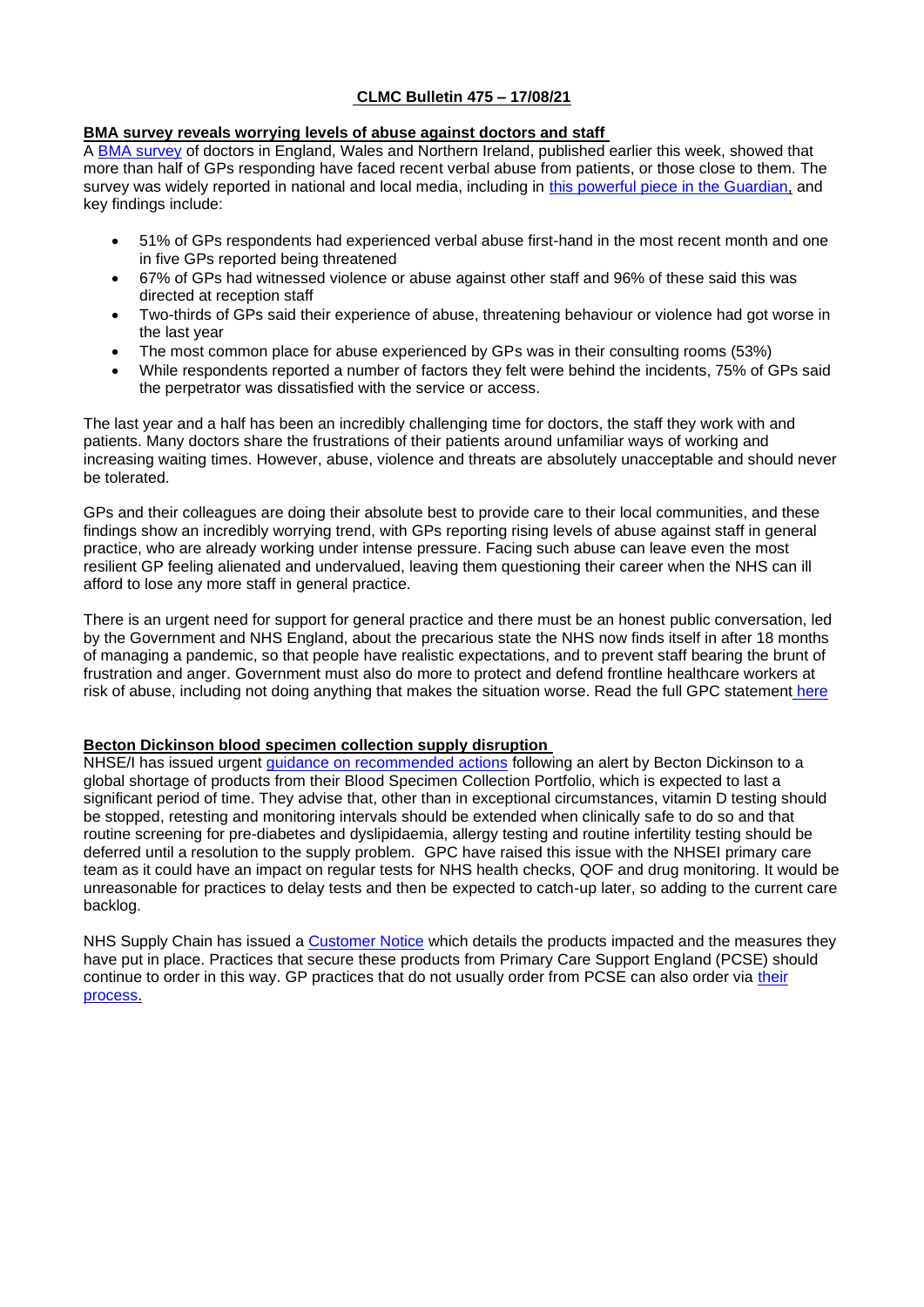### **National Standards of Healthcare Cleanliness 2021**

There has been an [update to the required infection control standards](https://www.england.nhs.uk/wp-content/uploads/2021/04/B0271-national-standards-of-healthcare-cleanliness-2021.pdf) that applies to GP practices. The new standards come into force Aril 2022. Be aware that the document applies to the whole of healthcare (eg operating theatres), so some of the information will be too high level for a GP setting and many of the requirements will be those practices are following already and major changes should not be required. Indeed, the document specifically states, with respect to costs:

"*Introduction of the new standards should not generate additional costs providing organisations are fully compliant with the 2007 standards*."

We are aware that practices have been approached by some organisations offering assistance/services to comply with the new standard. In the first instance, CLMC advise reading through the document and reviewing this against your existing cleaning contract and infection control protocols. You can then assess any changes that you deem necessary and whether this will require a change in your existing provision or the support of another party.

#### **COVID-19 pandemic recovery workload prioritisation guidance**

As the COVID-19 restrictions are easing across the UK, and despite the success of the vaccination programme, the workload pressures caused by the pandemic remain at record levels.

The UK is currently moving through a third wave of infections, driven by the delta variant, leading to large numbers of COVID-19 cases, albeit often less severe than in previous waves, many of whom are managed by GPs and their teams. General practice not only continues to deliver the vaccination programme, but also provides routine acute and long-term care to patients and supports large numbers of individuals who are awaiting specialist assessment or treatment.

In light of these workload pressures, GPC England and RCGP have updated their [joint COVID-19 Pandemic](https://www.bma.org.uk/media/4386/bma-rcgp-covid-workload-prioritisation-aug-2021.pdf)  [Recovery Workload Prioritisation Guidance](https://www.bma.org.uk/media/4386/bma-rcgp-covid-workload-prioritisation-aug-2021.pdf) for GP practices.

GPC urge commissioners to understand that there is significant variation in local capacity in general practice subject to local circumstances, COVID-19 prevalence, and staffing levels – and that *it is for practices to determine how they meet the reasonable needs of their patients.*

Clinicians should continue to review and reprioritise workload, using clinical judgement and reflecting both patient need and local circumstances (e.g. staffing levels, local disease prevalence and patient demographics). Commissioners should also continue to limit or suspend additional expectations of practices, such as local enhanced services. However, with the withdrawal of the national Standard Operating Procedure (SOP) for general practice, following GPC intervention last month, the RCGP and GPC have amended their own national guidance. GPC will though be keeping the situation under close scrutiny and the winter approaches.

Read more in the updated section on service provision in the GPC [COVID-19 toolkit for GP practices](https://www.bma.org.uk/advice-and-support/covid-19/gp-practices/covid-19-toolkit-for-gps-and-gp-practices/service-provision)

#### **Self-isolation removed for close contacts of those who are fully vaccinated**

From Monday 16 August, people who have had two COVID vaccinations or aged under 18 will no longer be legally required to self-isolate if they are identified as a close contact of a positive COVID-19 case. With 75% of people having received both doses of the vaccine, the majority of adults will no longer need to self-isolate if they are contacts. Read more [here](https://www.gov.uk/government/news/self-isolation-removed-for-double-jabbed-close-contacts-from-16-august)

NHSE/I has distributed a system letter on how the government's changes to the requirements to self-isolate following a positive COVID-19 contact will impact staff and students working in the NHS. The letter can be [found here.](http://tracking.vuelio.co.uk/tracking/click?d=1lBqc8cNNEtl30-Hfp-UAdskCzPNjWiVFBLii_OzGwHk9OyS6jR5i3t0cFnjCW9RyUpCbjkhIx3opdfKRPoEMJC9x0iGQloqKS6UI9rdr5TPw39L6Xmn9GrtYzcooIJ3uWBIQfj1IUNOk8YTBMuTDDsFVRYGw5egiiI-_BbQeBsp3iLGIezBLmN2pN9_5W0uJFJ-ihtJyoGpFfJqPVAvzyeYuxwFzqJ0X3rpaU_NUy-2g85AN_qX2d0dePSntss_bkaehKqSzqFY4uXzf4XWFaSoUBu873xko1CXnOF32tv1EzUipxoDAZ6EFnt2QQpXvw2)

#### **Mandatory requirement for vaccinations to enter care homes**

DHSC [has published guidance](https://generalpracticebulletin.cmail20.com/t/d-l-aljhuik-juxdhitut-t/) on new [regulations which make COVID-19 vaccination a requirement for NHS](https://generalpracticebulletin.cmail20.com/t/d-l-aljhuik-juxdhitut-i/)  [staff entering care homes](https://generalpracticebulletin.cmail20.com/t/d-l-aljhuik-juxdhitut-i/) in England. This includes all staff in NHS commissioned services going into care homes. The last date for a care home worker to get their first vaccination in time to be fully protected is 16 September as the regulations requiring two vaccinations will come into force on 11 November. Booster doses are not currently covered by the regulations but may be added in the future. There are only a limited number of exemptions, and GPC are currently discussing this with DHSC.